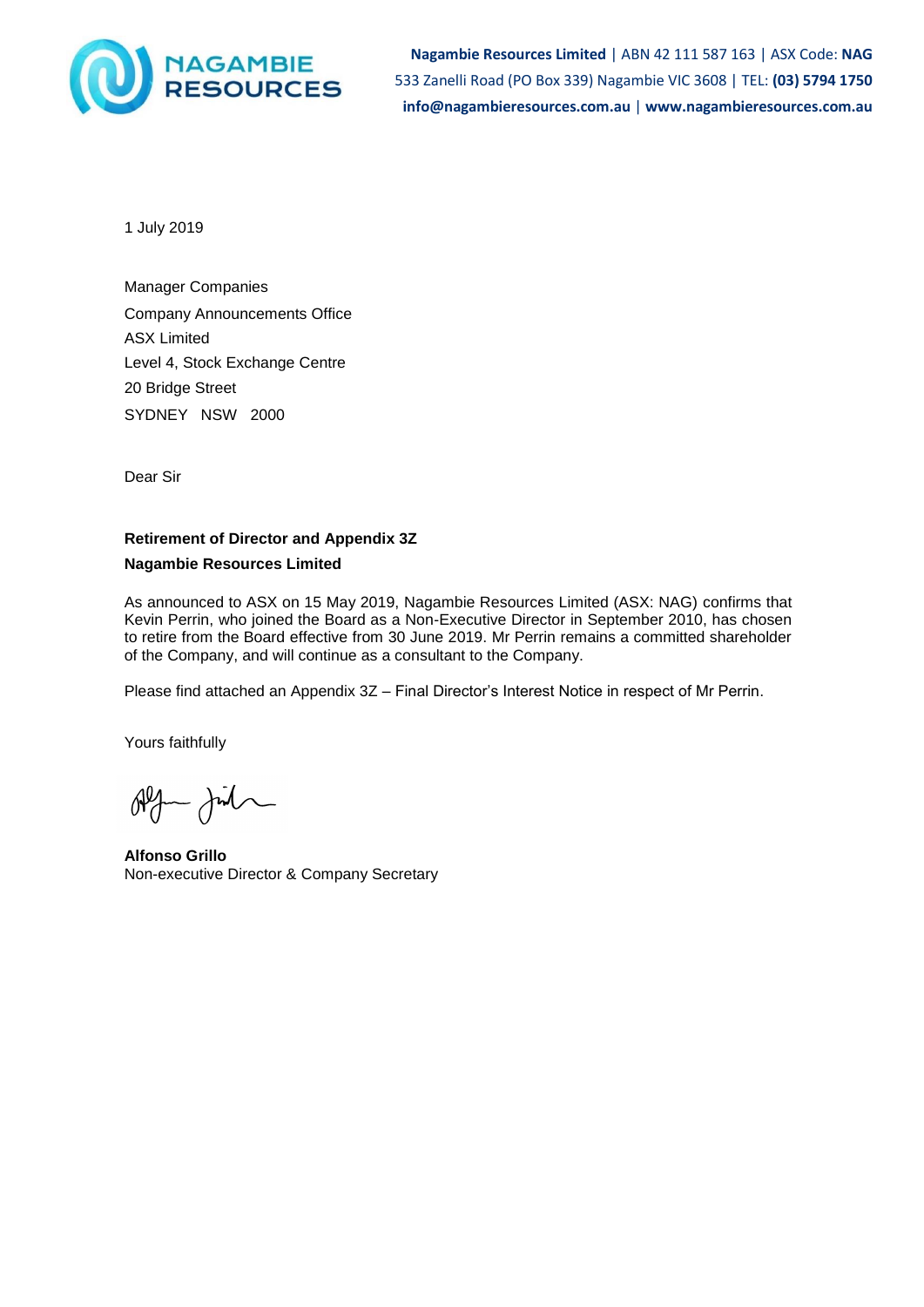*Rule 3.19A.3*

# **Appendix 3Z**

# **Final Director's Interest Notice**

*Information or documents not available now must be given to ASX as soon as available. Information and documents given to ASX become ASX's property and may be made public.*

Introduced 30/9/2001.

| Name of entity | <b>NAGAMBIE RESOURCES LIMITED</b> |
|----------------|-----------------------------------|
| <b>ABN</b>     | 42 111 587 163                    |

We (the entity) give ASX the following information under listing rule 3.19A.3 and as agent for the director for the purposes of section 205G of the Corporations Act.

| Name of director                         | <b>KEVIN PERRIN</b> |
|------------------------------------------|---------------------|
| Date of last notice                      | 26 November 2018    |
| Date that director ceased to be director | 30 June 2019        |

#### **Part 1 – Director's relevant interests in securities of which the director is the registered holder**

*In the case of a trust, this includes interests in the trust made available by the responsible entity of the trust*

Note: In the case of a company, interests which come within paragraph (i) of the definition of "notifiable interest of a director" should be disclosed in this part.

#### **Number & class of securities**

Nil.

<sup>+</sup> See chapter 19 for defined terms.